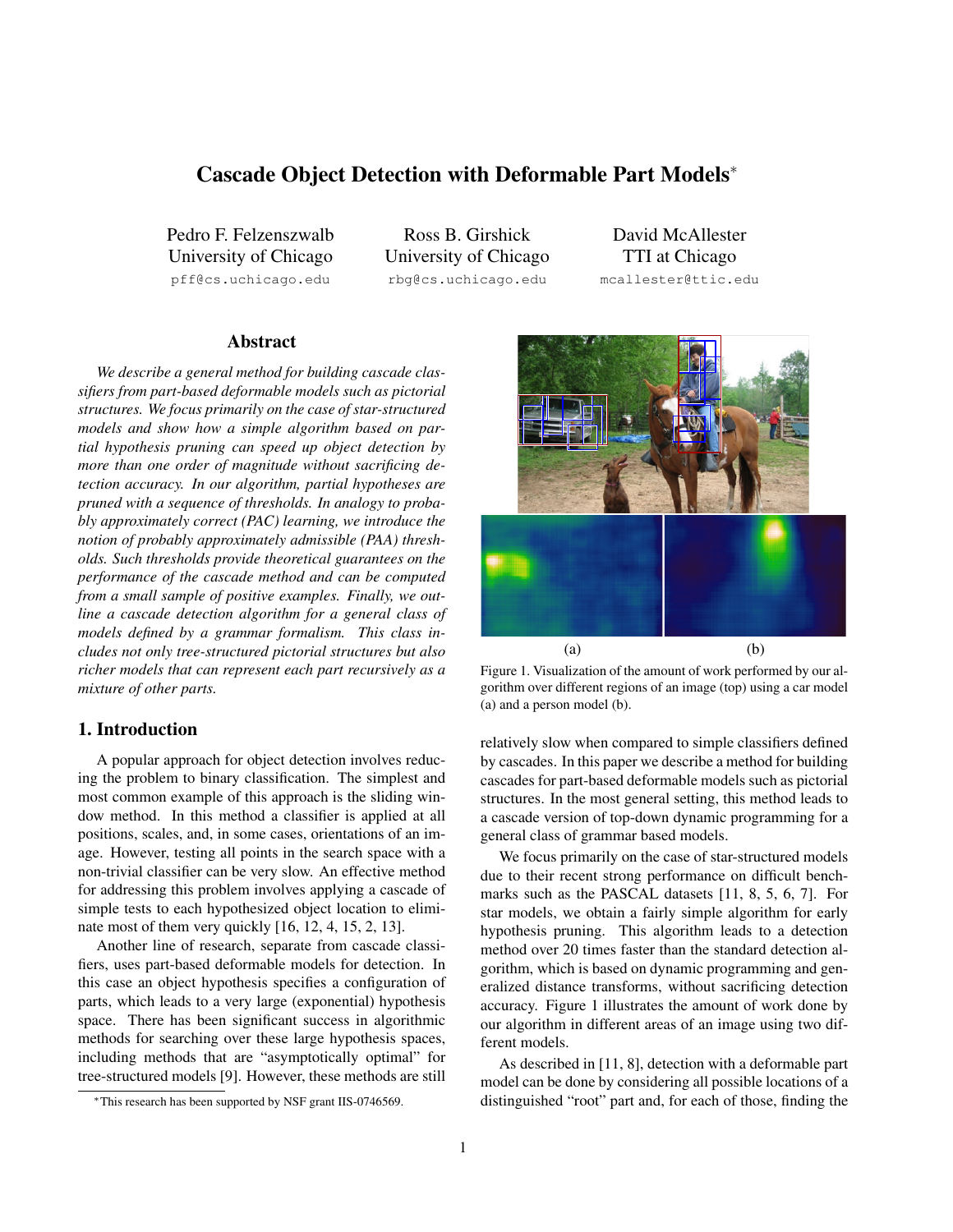best configuration of the remaining parts. In this case we need to compute an optimal configuration for each location of the root. These problems are not independent because the possible locations of the remaining parts are shared among different root locations. For tree-structured models one can use dynamic programming to account for this sharing [9].

In practice one is only interested in root locations that lead to high scoring configurations. The basic idea of our algorithm is to use a hierarchy of models defined by an ordering of the original model's parts. For a model with  $n+1$ parts, including the root, we obtain a sequence of  $n + 1$ models. The  $i$ -th model in this sequence is defined by the first  $i$  parts from the original model. Using this hierarchy, we can prune low scoring hypotheses after looking at the best configuration of a subset of the parts. Hypotheses that score high under a weak model are evaluated further using a richer model. This process is analogous to a classical cascade and is similar to the cascades of [2, 15] in that the score of a weaker model is reused when computing the score of a richer one. However, when using deformable part models individual applications of the cascade are not independent, so, in analogy to classical dynamic programming, work done evaluating one hypothesis is also reused when evaluating others.

Our sequential search for parts is related to [1], where the authors propose a sequential search for semi-local features that fit a global arrangement. The work in [1] also considered the problem of selecting parameters that lead to fast search with a low false negative rate, by making some assumptions on the form of the distribution of local features and analyzing statistics of training data. We use an alternative approach (see below) that makes fewer assumptions and relies more heavily on the training data.

The time it takes to evaluate a hypothesis for a part-based model is highly dependent on the complexity of the individual part models. Besides simplifying a model by removing some of its parts, we also consider simplifications that arise from replacing the original part appearance models with simpler ones that are much faster to compute. In this case, for a model with  $n + 1$  parts we get a hierarchy of  $2(n + 1)$ models. The first  $n + 1$  models are obtained by sequentially adding parts with simplified appearance models. The second  $n + 1$  models are obtained by sequentially replacing each simplified appearance model with its full one.

Our algorithm prunes partial hypotheses using thresholds on their scores. Admissible thresholds would not prune any partial hypothesis that leads to a complete detection scoring above a global threshold. We define the error of a set of thresholds to be the fraction of full hypotheses scoring above the global threshold that are incorrectly pruned. To select pruning thresholds, we introduce the notion of probably approximately admissible (PAA) thresholds. PAA thresholds have a low error with high probability.

We show that PAA thresholds can be obtained by looking at statistics of partial hypothesis scores over positive examples. This leads to a simple method for picking *safe* and *effective* thresholds. The thresholds are safe because they have low error with high probability. They are effective because they lead to a fast cascade with significant pruning.

[9] notes that by using dynamic programming and distance transforms the relationships among parts in a treestructured model can be taken into account "for free." That is, it takes very little additional time to detect whole object configurations as opposed to individually detecting parts on their own. Our results push this idea further. In practice we find that it is possible to detect whole object configurations much faster than detecting each individual part.

#### 2. Object Detection with Star Models

We start by defining a general framework for object detection with star-structured deformable part models that includes the setting in [11, 8].

Let M be a model with a root part  $v_0$  and n additional parts  $v_1, \ldots, v_n$ . Let  $\Omega$  be a space of locations for each part within an image. For example,  $\omega \in \Omega$  could specify a position and scale. Let  $m_i(\omega)$  be the score for placing  $v_i$  in location  $\omega$ . This score depends on the image data, but we assume the image is implicitly defined to simplify notation.

For a non-root part, let  $a_i(\omega)$  specify the ideal location for  $v_i$  as a function of the root location. Let  $\Delta$  be a space of displacements, and let  $\oplus$  :  $\Omega \times \Delta \rightarrow \Omega$  be a binary operation taking a location and a displacement to a "displaced location." Let  $d_i(\delta)$  specify a deformation cost for a displacement of  $v_i$  from its ideal location relative to the root.

An object configuration specifies a location for the root and a displacement for each additional part from its ideal location relative to the root. The score of a configuration is the sum of the scores of the parts at their locations minus deformation costs associated with each displacement.

score
$$
(\omega, \delta_1, ..., \delta_n)
$$
 =  
\n
$$
m_0(\omega) + \sum_{i=1}^n m_i (a_i(\omega) \oplus \delta_i) - d_i(\delta_i) \quad (1)
$$

We can define an overall score for a root location based on the maximum score of a configuration rooted at that location. In a star model each part is only attached to the root, so the score can be factored as follows.

score(
$$
\omega
$$
) =  $m_0(\omega)$  +  $\sum_{i=1}^{n}$ score<sub>i</sub>( $a_i(\omega)$ ) (2)

score<sub>i</sub>(
$$
\eta
$$
) = max $(m_i(\eta \oplus \delta_i) - d_i(\delta_i))$  (3)

Here  $\text{score}_i(\eta)$  is the maximum, over displacements of the part from its ideal location, of the part score minus the deformation cost associated with the displacement.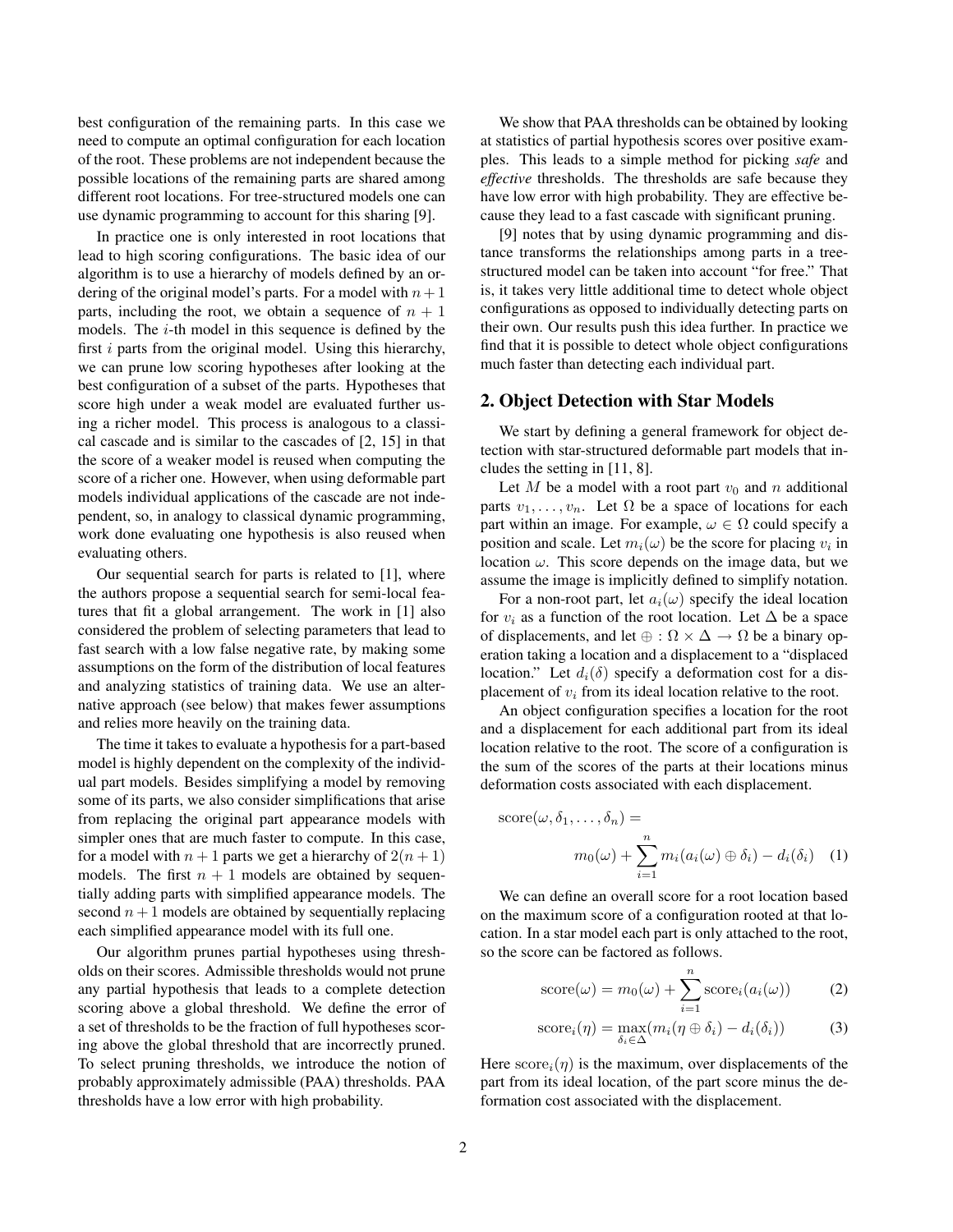For the models in [11, 8],  $m_i(\omega)$  is the response of a filter in a dense feature pyramid, and  $d_i(\delta)$  is a (separable) quadratic function of  $\delta$ . To detect objects [11, 8] look for root locations with an overall score above some threshold,  $\text{score}(\omega) > T$ . A dynamic programming algorithm is used to compute  $score(\omega)$  for *every* location  $\omega \in \Omega$ . Using the fast distance transforms method from [9] the detection algorithm runs in  $O(n|\Omega|)$  time if we assume that evaluating the appearance model for a part at a specific location takes  $O(1)$  time. In practice, evaluating the appearance models is the bottleneck of the method.

#### 3. Star-Cascade Detection

Here we describe a cascade algorithm for star models that uses a sequence of thresholds to prune detections using subsets of parts.

Note that we are only interested in root locations where score( $\omega$ )  $\geq$  T. By evaluating parts in a sequential order we can avoid evaluating the appearance model for most parts almost everywhere. For example, when detecting people we might evaluate the score of the head part at each possible location and decide that we do not need to evaluate the score of the torso part for most locations in the image. Figure 2 shows an example run of the algorithm.

We use  $\tilde{m}_i(\omega)$  to denote a memoized version of  $m_i(\omega)$ . In a memoized function whenever a value is computed we store it to avoid recomputing it later. Memoization can be implemented by maintaining an  $\omega$ -indexed array of alreadycomputed values and checking in this array first whenever  $\tilde{m}_i(\omega)$  is called to avoid computing the appearance model at the same location more than once.

The cascade algorithm (Algorithm 1) for a star-structure model with  $n + 1$  parts takes a global threshold T and a sequence  $2n$  of intermediate thresholds. To simplify the presentation we assume the root appearance model is evaluated first even though this ordering is not a requirement.

For each root location  $\omega \in \Omega$ , we evaluate score $(\omega)$  in n stages. The variable s accumulates the score over stages. In the *i*-th stage we compute  $score_i(\eta)$ , the contribution of part  $v_i$ , using the variable p. During evaluation of score $(\omega)$ there are two opportunities for pruning.

*Hypothesis pruning:* If the score at  $\omega$  with the first *i* parts is below  $t_i$ , then the hypothesis at  $\omega$  is pruned without evaluating parts  $v_i$  through  $v_n$  (line 5). Intuitively, placing the remaining parts will not make  $score(\omega)$  go above T.

*Deformation pruning:* To compute  $v_i$ 's contribution we need to search over deformations  $\delta \in \Delta$ . The algorithm will skip a particular  $\delta$  if the score of the first i parts minus  $d_i(\delta)$ is below  $t_i'$  (line 8). Intuitively, displacing  $v_i$  by  $\delta$  costs too much to allow the score $(\omega)$  to go above T.

Note that memoizing the appearance models is important because several root locations might want to evaluate  $m_i(\omega)$ at the same location.

For a fixed global threshold  $T$ , any input to Algorithm 1 that correctly computes  $score(\omega)$  whenever it is above  $T$  is called a  $T$ -admissible set of thresholds. If given  $T$ admissible thresholds, Algorithm 1 returns exactly the same set of detections as the standard dynamic programming algorithm. In the next section we investigate the case of *good inadmissible* thresholds that produce a cascade with a low error rate but still allow aggressive pruning.

The worst-case time of Algorithm 1 is  $O(n|\Omega||\Delta|)$  if  $m_i(\omega)$  is taken to cost  $O(1)$ , which is slower than the standard dynamic programming algorithm with distance transforms. However, in practice, for typical models  $\Delta$  can be safely made relatively small (*c.f.* Section 6). Moreover, searching over  $\Delta$  is usually no more expensive than evaluating  $m_i(\omega)$  at a single location, because the spatial extent of a part is of similar size as its range of displacement. The worse-case time of both methods is the same,  $O(n|\Omega||\Delta|)$ , if we assume evaluating  $m_i(\omega)$  takes  $O(|\Delta|)$  time.

**Data:** Thresholds  $((t_1, t'_1), \ldots, (t_n, t'_n))$  and T Result: Set of detections D

 $1 D \leftarrow \emptyset$ 2 for  $\omega \in \Omega$  do  $3 \mid s \leftarrow \tilde{m}_0(\omega)$ 4 for  $i = 1$  to n do 5 **if**  $s < t_i$  then skip  $\omega$ 6 |  $p \leftarrow -\infty$ 7 | for  $\delta \in \Delta$  do **s**  $\begin{array}{|c|c|c|} \hline \textbf{if} & s-d_i(\delta) < t'_i \textbf{ then } \textbf{skip} \ \delta \\\hline \end{array}$ 9 | |  $p \leftarrow \max(p, \tilde{m}_i(a_i(\omega) \oplus \delta) - d_i(\delta))$  $10$  end 11  $\vert \vert \ s \leftarrow s + p$  $12$  end 13 **if**  $s \geq T$  then  $D \leftarrow D \cup \{\omega\}$ 14 end <sup>15</sup> return D

#### Algorithm 1: star-cascade

Figure 2 shows how, in practice, the cascade algorithm avoids evaluating  $m_i(\omega)$  for most locations  $\omega \in \Omega$  except for one or two parts.

#### 4. Pruning Thresholds

Suppose we have a model  $M$  and a detection threshold T. Let  $x = (\omega, I)$  be an example of a location within an image I where  $score(\omega) \geq T$ . Let D be a distribution over such examples.

For a sequence of thresholds  $t = ((t_1, t'_1), \ldots, (t_n, t'_n))$ let csc-score $(t, \omega)$  be the score computed for  $\omega$  by the cascade algorithm using t. If the cascade prunes  $\omega$  we say csc-score $(t, \omega) = -\infty$ .

We define the *error* of t on  $D$  as the probability that the cascade algorithm will incorrectly compute  $score(\omega)$  on a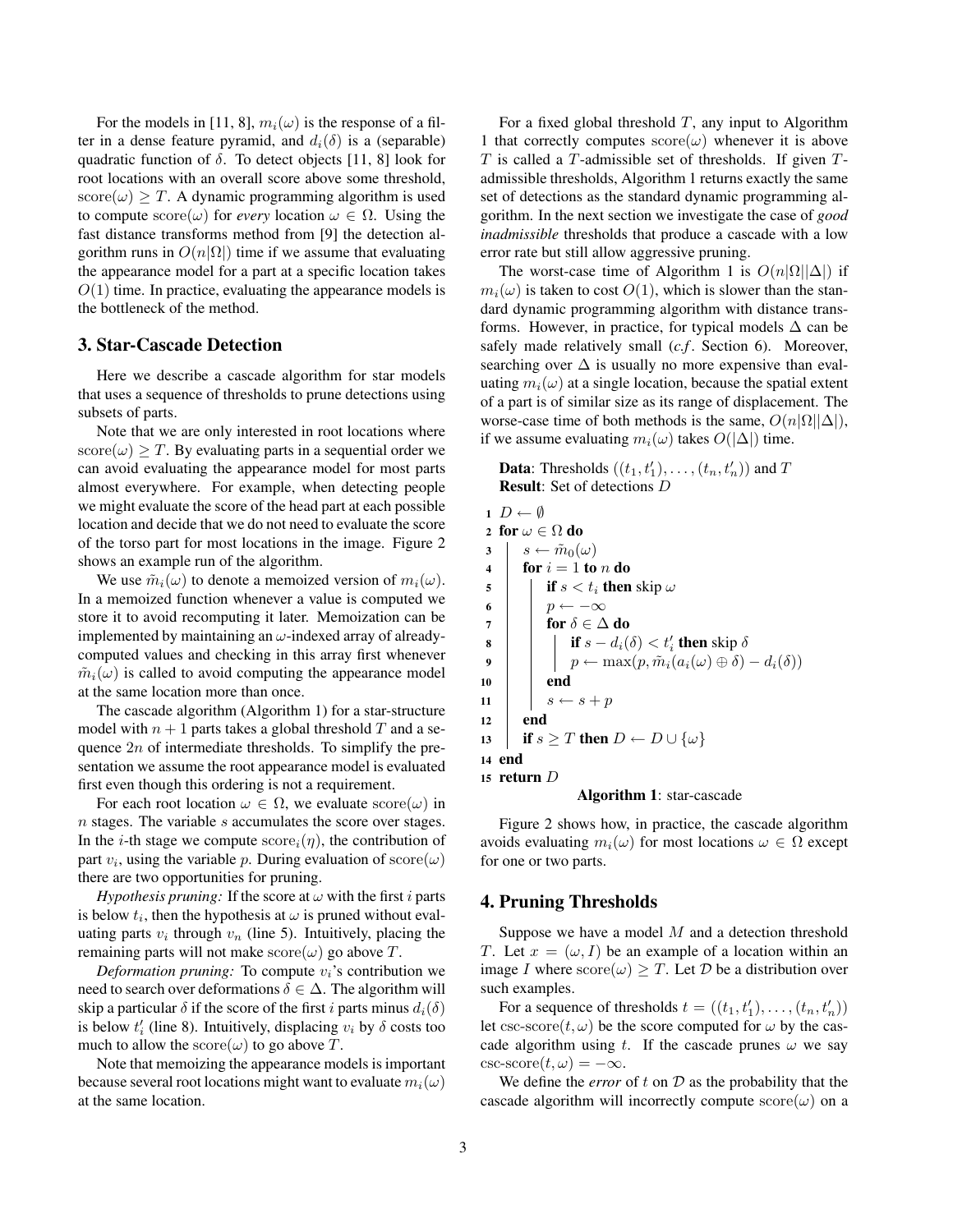

Figure 2. A sample image with a bicycle detection (left). Each image in the right shows (in white) positions where a particular part appearance model was evaluated at the scale of the bicycle detection. The images are shown in "cascade order" from left to right and top to bottom. The image for the root part, which was evaluated first, is not shown because its appearance model is evaluated at all locations. After evaluating the first non-root part, nearly all locations were pruned by the cascade.

random example from D,

$$
\text{error}(t) = P_{x \sim \mathcal{D}}(\csc\text{-score}(t, \omega) \neq \text{score}(\omega)). \tag{4}
$$

We would like to find a sequence of thresholds that has a small error. Note that in practice we are only interested in having a small error on positive examples. In particular we do not care if the cascade incorrectly prunes a negative example that scores above  $T$ . Thus we can take  $D$  to be a distribution over high-scoring positive examples.

Below we show that we can learn a good sequence of thresholds by looking at a small number of examples from D. In analogy to PAC learning [14] we would like to select thresholds that have a small error with high probability.

We say a sequence of thresholds t is  $(\epsilon, \delta)$  *probably approximately admissible* (PAA) if the probability that the error of t is greater than  $\epsilon$  is bounded by  $\delta$ ,

$$
P(\text{error}(t) > \epsilon) \le \delta. \tag{5}
$$

Let  $\delta_1, \ldots, \delta_n$  be the optimal displacements for the nonroot parts of M on an example  $x = (\omega, I)$ . We can define partial scores that take into account the first  $i$  parts and the first  $i$  parts minus the  $i$ -th deformation cost,

$$
x_i = m_0(\omega) + \sum_{j=1}^{i-1} m_j(a_j(\omega) + \delta_j) - d_j(\delta_j), \quad (6)
$$

$$
x_i' = x_i - d_i(\delta_i). \tag{7}
$$

The star-cascade algorithm will find an optimal configuration and score for x if and only if  $x_i \ge t_i$  and  $x'_i \ge t'_i$  for all  $1 \leq i \leq n$ .

Let  $X$  be  $m$  independent samples from  $D$ . We can select thresholds by picking,

$$
t_i = \min_{x \in X} x_i \qquad t'_i = \min_{x \in X} x'_i \tag{8}
$$

These are the tightest thresholds that make no mistakes on X. The following theorem shows they also have low error with high probability provided that  $m$  is sufficiently large.

Theorem 1. *If we select* t *according to equation (8) using*  $m > 2n/\epsilon \ln(2n/\delta)$  *samples from D then t is*  $(\epsilon, \delta)$  *probably approximately admissible with respect to* D*.*

*Proof.* By a union bound error(t)  $\leq \epsilon$  if  $P_{x \sim \mathcal{D}}(x_i \leq t_i)$ and  $P_{x \sim \mathcal{D}}(x'_i < t'_i)$  are  $\leq \epsilon/(2n)$  for all *i*. Thus  $error(t) \leq$  $\epsilon$  unless for some i all m samples of the  $x_i$  or  $x'_i$  are above the  $\epsilon/(2n)$ -th percentile of their distribution. The probability of that event is  $\leq 2n(1 - \epsilon/(2n))^m$ . To bound this by  $\delta$ we only need  $m \geq 2n/\epsilon \ln(2n/\delta)$  samples.  $\Box$ 

#### 5. Simplified Part Appearance Models

So far we have considered a cascade for star models that is defined by a hierarchy of  $n + 1$  models. Given a predefined part order, the  $i$ -th model is formed by adding the  $i$ -th part to the  $(i - 1)$ -st model. The goal of the cascade is to detect objects while making as few appearance model evaluations as possible. The star-cascade algorithm achieves this goal by pruning hypotheses using intermediate scores.

A complementary approach is to consider a simplified appearance model for each part,  $\hat{m}_i(\omega)$ , that computes an inexpensive approximation of  $m_i(\omega)$ .

A hierarchy of  $2(n + 1)$  models can be defined with the first  $n + 1$  models constructed as before, but using the simplified appearance models, and the second  $n + 1$  models defined by sequentially removing one of the remaining simplified appearance models  $\hat{m}_i$  and replacing it with the original one  $m_i$ .

With simplified parts, the star-cascade operates as before for stages 1 through  $n+1$ , except that pruning decisions are based on the (memoized) evaluations of the simplified appearance models  $\hat{m}_i(\omega)$ . During the remaining stages, full appearance models replace simplified ones. When replacing an appearance model, the algorithm must redo the search over the deformation space because the optimal placement may change. But now we will often prune a hypothesis before evaluating any of the expensive appearance models.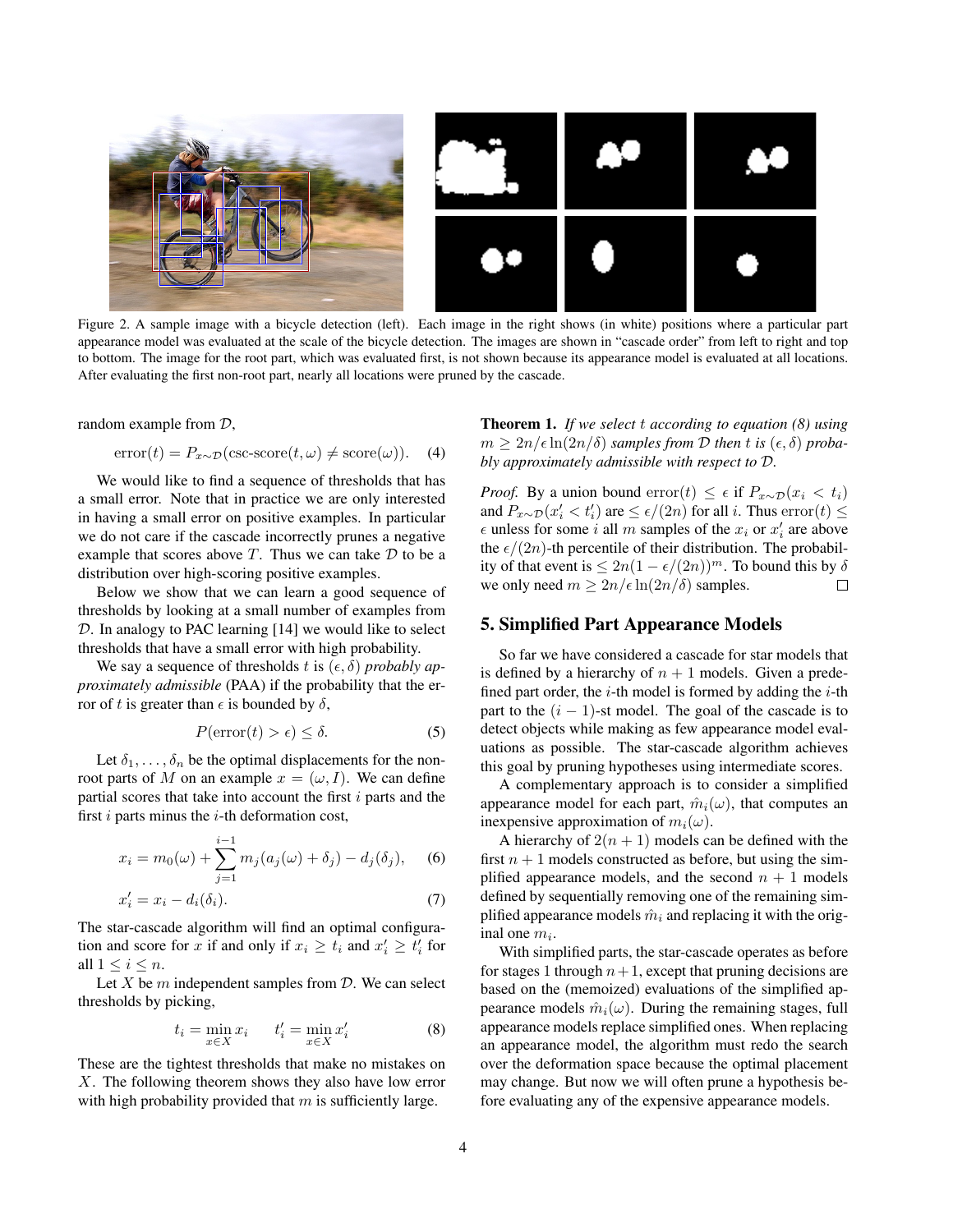This version of the algorithm requires  $4n + 1$  intermediate thresholds. Just as before, these thresholds can be selected using the method from the previous section.

For the models in [11, 8], simplified appearance models can be defined by projecting the HOG features and the weight vectors in the part filters to a low dimensional space. We did PCA on a large sample of HOG features from training images in the PASCAL datasets. A simplified appearance model can be specified by the projection into the top  $k$  principal components. For the 31-dimensional HOG features used in [8], a setting of  $k = 5$  leads to appearance models that are approximately 6 times faster to evaluate than the original ones. This approach is simple and only introduces a small amount of overhead — the cost of projecting each feature vector in the feature pyramid onto the top k principal components.

#### 6. General Grammar Models

Here we consider a fairly general class of grammar models for representing objects in terms of parts. It includes tree-structured pictorial structure models as well as more general models that have variable structure. For example, we can define a person model in which the face part is composed of eyes, a nose, and either a smiling or frowning mouth. We follow the framework and notation in [10].

Let N be a set of nonterminal symbols and T be a set of terminal symbols. Let  $\Omega$  be a set of possible locations for a symbol within an image. For  $\omega \in \Omega$  we use  $X(\omega)$  to denote the placement of a symbol at a location in the image.

Appearance models for the terminals are defined by a function  $score(A, \omega)$  that specifies a score for  $A(\omega)$ . The appearance of nonterminals is defined in terms of expansions into other symbols. Possible expansions are defined by a set of scored production rules of the form

$$
X(\omega_0) \stackrel{s}{\rightarrow} Y_1(\omega_1), \dots, Y_n(\omega_n), \tag{9}
$$

where  $X \in \mathcal{N}, Y_i \in \mathcal{N} \cup \mathcal{T}$ , and  $s \in \mathbb{R}$  is a score.

To avoid enumerating production rules that differ only by symbol placement, we define grammar models using a set of parameterized production schemas of the form

$$
X(\omega_0(z)) \stackrel{\alpha(z)}{\rightarrow} Y_1(\omega_1(z)), \ldots, Y_n(\omega_n(z)). \tag{10}
$$

Each schema defines a collection of productions consisting of one production for each value of a parameter z. Given a fixed value of z, the functions  $\omega_0(z), \dots, \omega_n(z)$ , and  $\alpha(z)$ yield a single production of the form in (9).

Star models can be represented using a nonterminal  $X_i$ and a terminal  $A_i$  for each part. We have  $score(A_i, \omega)$  =  $m_i(\omega)$ . A placement of the root nonterminal  $X_0$  defines ideal locations for the remaining parts. This is captured by an instance of the following production for each  $\omega$ ,

$$
X_0(\omega) \stackrel{0}{\rightarrow} A_0(\omega), X_1(a_1(\omega)), \dots, X_n(a_n(\omega)). \tag{11}
$$

We can encode these productions using a schema where z ranges over Ω. These rules are called *structural rules*.

A part can be displaced from its ideal location at the expense of a deformation cost. This is captured by an instance of the following production for each  $\omega$  and  $\delta$ ,

$$
X_i(\omega) \stackrel{-d_i(\delta)}{\rightarrow} A_i(\omega \oplus \delta).
$$
 (12)

We can encode these productions using a schema where  $z$ ranges over Ω×∆. These rules are called *deformation rules*.

We restrict our attention to acyclic grammars. We also require that no symbol may appear in the right hand side of multiple schemas. We call this class *no-sharing acyclic grammars*. It includes pictorial structures defined by arbitrary trees as well as models where each part can be one of several subtypes. But it does not include models where a single part is used multiple times in one object instance such as a car model where one wheel part is used for both the front and rear wheels.

For acyclic grammars, we can extend the scores of terminals to scores for nonterminals by the recursive equation

score
$$
(X, \omega)
$$
 = max 
$$
\max_{X(\omega) \stackrel{s}{\rightarrow} Y_1(\omega_1), \dots, Y_n(\omega_n)} s + \sum_{i=1}^n \text{score}(Y_i, \omega_i),
$$
(13)

where the max is over rules with  $X(\omega)$  in the left hand side. Since the grammar is acyclic, the symbols can be ordered such that a bottom-up dynamic programming algorithm can compute score tables  $V_X[\omega] = \text{score}(X, \omega)$ .

Scores can also be computed by a recursive top-down procedure. To compute  $score(X, \omega)$  we consider every rule with  $X(\omega)$  in the left hand side and sequentially compute the scores of placed symbols in the right hand side using recursive calls. Computed scores should be memoized to avoid recomputing them in the future.

For object detection we have a root symbol  $S$  and we would like to find all locations  $\omega$  where  $\text{score}(S, \omega) \geq T$ . It is natural to introduce pruning into the top-down algorithm in analogy to the star-cascade method (Algorithm 1).

As the top-down method traverses derivations in depthfirst left-right order, we can keep track of a "prefix score" for the current derivation. Upon reaching  $X(\omega)$  we can compare the current prefix score to a threshold  $t(X)$ . If the prefix score is below  $t(X)$ , then we could pretend  $\text{score}(X, \omega) = -\infty$  without computing it. This is a form of pruning. However, generally there will be multiple requests for  $score(X, \omega)$  and pruning may be problematic when memoized scores are reused. The value memoized for  $X(\omega)$  depends on the prefix score of the first request for  $score(X, \omega)$ . Due to pruning, the memoized value might be different than what a later request would compute. In particular, if a later request has a higher prefix score, the associated derivation should undergo less pruning.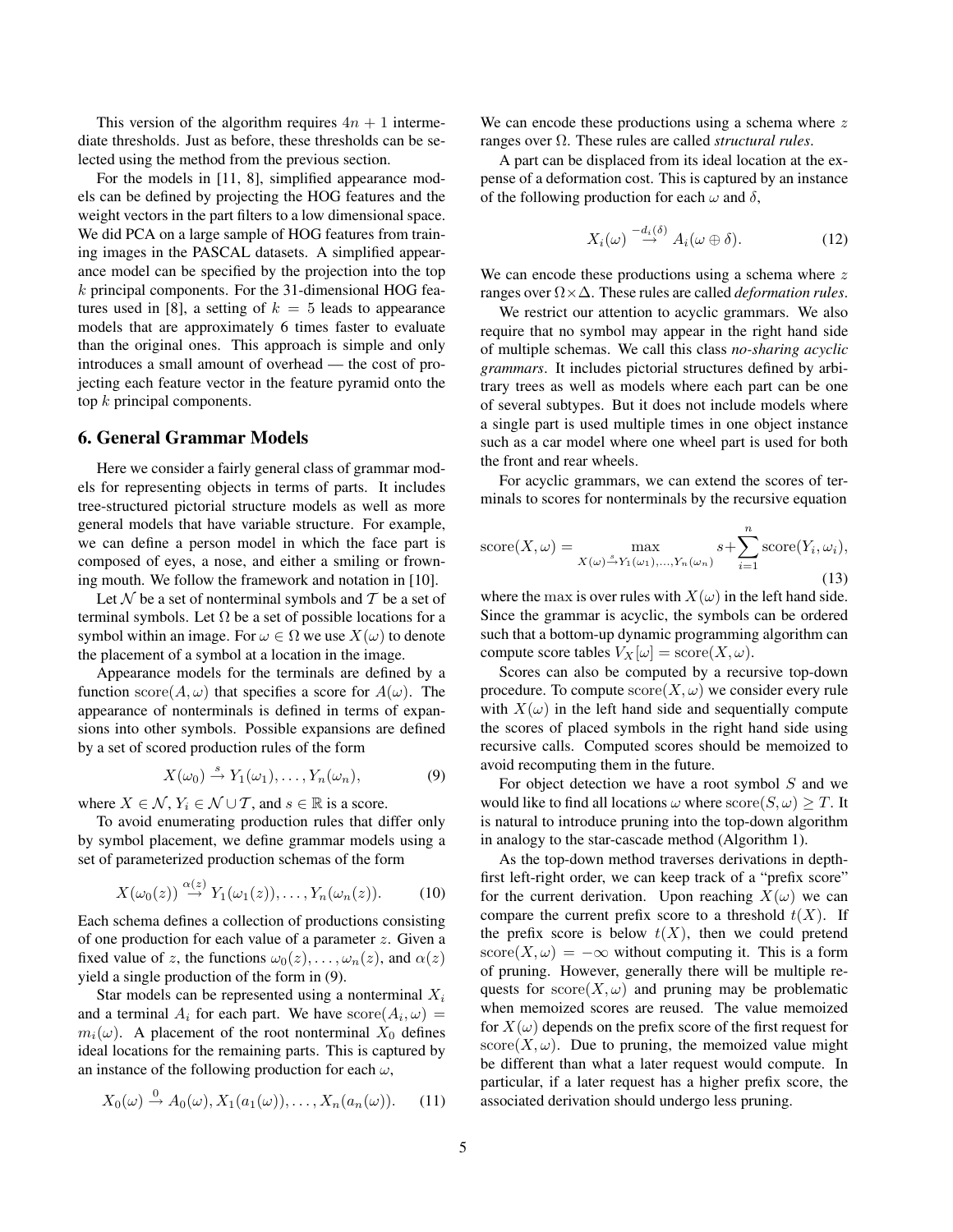To address this issue, we define  $pscore(Y, \omega)$  to be the maximum prefix score over all requests for  $Y(\omega)$ . In a grammar with no sharing there is a single schema with Y in the right hand side. For each schema of the form in (10) we have

$$
\text{pscore}(Y_i, \omega) = \max_{z \in \omega_i^{-1}(\omega)} \text{pscore}(X, \omega_0(z)) + \alpha(z) + \sum_{j=1}^{i-1} \text{score}(Y_j, \omega_j(z)). \quad (14)
$$

Thus pscores for  $Y_i$  can be computed once we have pscores for X and scores for  $Y_1, \ldots, Y_{i-1}$ . The set of parameter values z yielding  $\omega = \omega_i(z)$  is denoted by  $\omega_i^{-1}(\omega)$ .

The grammar-cascade algorithm goes over schemas in a depth-first left-right order. It computes  $\mathrm{pscore}(X, \omega)$  before computing  $score(X, \omega)$ , and it prunes computation by comparing  $\operatorname{pscore}(X, \omega)$  to a threshold  $t(X)$ .

The procedure compute takes a symbol  $X$  and a table of prefix scores  $P_X[\omega] \approx \text{pscore}(X, \omega)$ . It returns a table of values  $V_X[\omega] \approx \text{score}(X, \omega)$ . These tables are not exact due to pruning. As in the star-cascade, we can pick thresholds using a sample of positive examples. For each symbol X we can pick the highest threshold  $t(X)$  that does not prune optimal configurations on the positive examples.

Data:  $X, P_X$ **Result:**  $V_X$ 1  $V_X[\omega] \leftarrow -\infty$ 2 if  $X \in \mathcal{T}$  then 3 if  $P_X[\omega] \ge t(X)$  then  $V_X[\omega] \leftarrow \text{score}(X, \omega)$ 4 return  $V_X$ 5 end 6 foreach  $X(\omega_0(z)) \stackrel{\alpha(z)}{\rightarrow} Y_1(\omega_1(z)), \ldots, Y_n(\omega_n(z))$  do 7  $V_0[\omega] \leftarrow -\infty$ **8** if  $P_X[\omega] \ge t(X)$  then  $V_0[\omega] \leftarrow P_X[\omega]$ 9 for  $i = 1$  to n do **10**  $P_i[\omega] \leftarrow \max_{z \in \omega_i^{-1}(\omega)} \alpha(z) + \sum_{j=0}^{i-1} V_j[\omega_j(z)]$ 11  $V_i \leftarrow \text{compute}(Y_i, P_i)$ <sup>12</sup> end 13  $V[\omega] \leftarrow \max_{z \in \omega_0^{-1}(\omega)} \alpha(z) + \sum_{j=1}^n V_j[\omega_j(z)]$ 14  $V_X[\omega] \leftarrow \max(V_X[\omega], V[\omega])$ <sup>15</sup> end 16 return  $V_X$ Procedure compute

For a terminal X, compute evaluates  $score(X, \omega)$  at locations  $\omega$  with high pscores. For a nonterminal, compute loops over schemas with  $X$  in the left hand side. Line 10 computes pscores for  $Y_i$  before calling compute recursively to obtain scores for  $Y_i$ . Line 13 computes scores for X under a particular schema. The result  $V_X$  is the running max of scores under different schemas.

To understand the worst case runtime of this algorithm we need to consider the max over  $z$  that appears in lines 10 and 13. Suppose each schema is a structural rule similar to (11) with a bounded number of symbols in the right hand side or a deformation rule similar to (12).

For a structural rule (11),  $\omega_0^{-1}(\omega) = {\{\omega\}}$ . In this case, line 13 simply sums the scores of the right hand side symbols after shifting each by its ideal displacement  $a_i(\omega)$ . For a deformation rule (12),  $\omega_0^{-1}(\omega) = {\{\omega\}} \times \Delta$ . In this case, line 13 takes a max over  $\Delta$ . The situations are similar for line 10. Thus, assuming it takes  $O(1)$  time to evaluate  $\operatorname{score}(A, \omega)$  for a terminal, the runtime of the algorithm is  $O(|\Omega||\Delta|)$  per schema. When scores over deformation rules can be computed via fast distance transforms the runtime becomes  $O(|\Omega|)$  per schema.

Detection is performed by calling compute on a root symbol S with  $P_S[\omega] = 0$ . In the case of tree-structured pictorial structure models where fast distance transforms can be used, the time of compute(S,  $P_S$ ) is  $O(n|\Omega|)$  for a model with  $n$  parts. This is the same as bottom-up dynamic programming with fast distance transforms. In this case the grammar-cascade algorithm has better worst-case time than the star-cascade algorithm, but by implementing both methods we found that the specialized star-cascade algorithm outperformed compute by about a factor of two. This empirical result comes from a confluence of two factors: the restricted structure of the star model avoids the need to maintain prefix score tables, and for the models we consider  $|\Delta|$  is small enough that brute force search over it, for a small number of locations, outperforms fast distance transforms over the full space  $\Omega$ .

#### 7. Experimental Results

To evaluate our algorithm for star-structured models we compared it to the baseline detection method based on dynamic programming and distance transforms. We used the publicly available system from [8] as a testbed. We note that [8] provides an implementation of the baseline detection algorithm that is already quite efficient.

We evaluated our algorithm by looking at the detection time speedup and average precision (AP) score with respect to the baseline. The evaluation was done over all 20 classes of the PASCAL 2007 dataset [5] as well as on the INRIA Person dataset [3]. For the PASCAL experiments we obtained the six-component models used by the UoC-TTI entry in the 2009 PASCAL VOC Challenge [7]. For the IN-RIA experiments we obtained the one-component model from [8]. These models achieve state-of-the-art detection results. Our experiments show that the cascade algorithm achieves a significant speedup, of more than 20 times on average, with negligible decrease in detection accuracy.

The PASCAL models were trained on the 2009 training and validation data, which includes the 2008 data as a sub-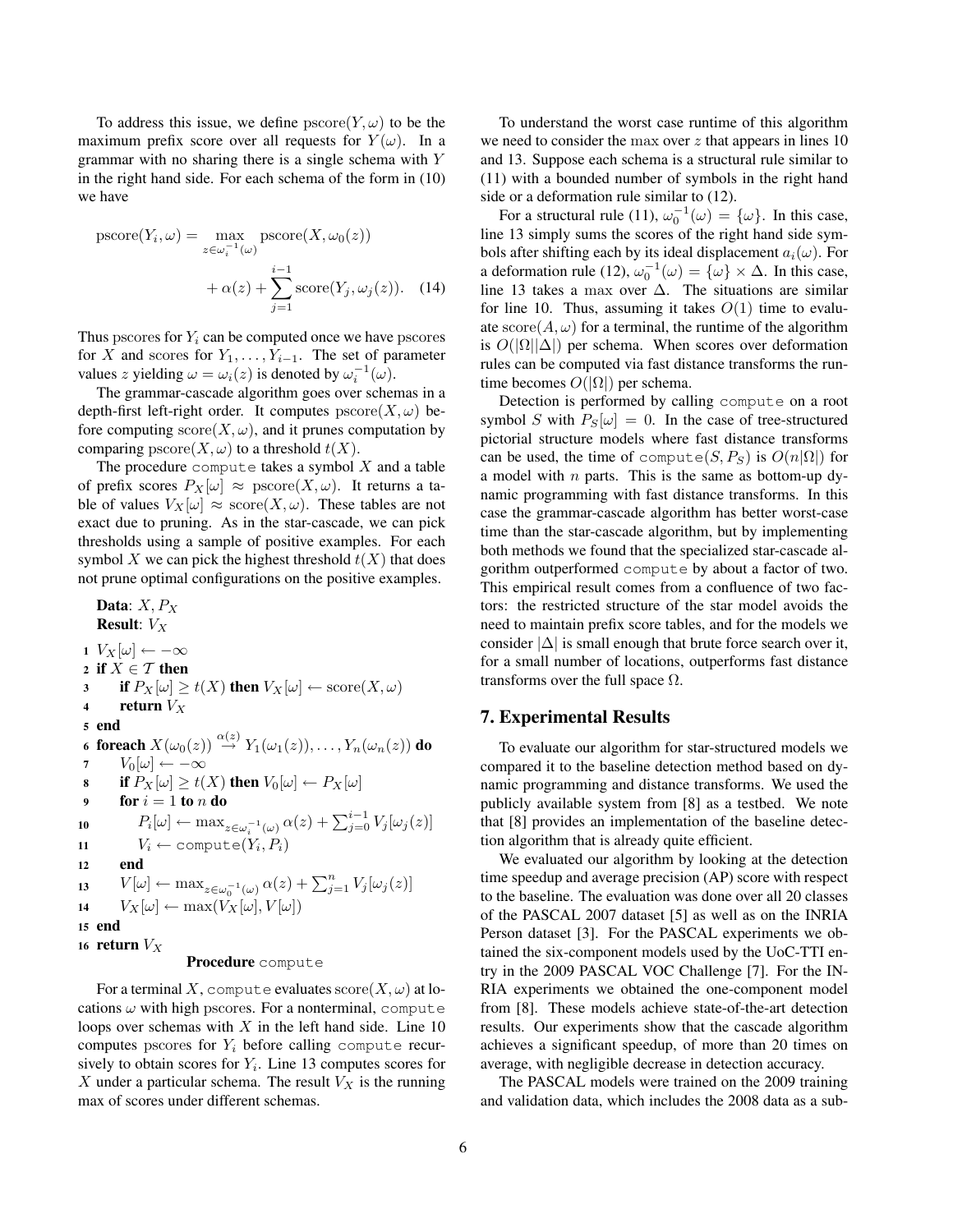set. We wanted "fresh" positive training examples for selecting thresholds, separate from the examples used to train the models, so we conducted our evaluation on the PASCAL 2007 dataset. Testing on the 2007 dataset ensured that the statistics for the threshold training and test data were the same. Note that testing on the 2007 dataset using models trained on the 2009 dataset might not lead to the best possible detection accuracy, but we are only interested in the relative performance of the cascade and the baseline method.

In the case of the INRIA Person dataset we did not have access to fresh positive examples, so we used the same examples with which the model was trained. Even though the PAA threshold theory does not apply in this setting, the cascade achieved exactly the same AP scores as the baseline.

Our implementation of the cascade algorithm has a single parameter controlling the number of components used for the PCA approximation of the low-level features. This was set to 5 in advance based on the magnitude of the eigenvalues from the PCA of HOG features.

We compared the runtime of the cascade algorithm versus the baseline for two global detection threshold settings. A higher global threshold allows for more pruning in the cascade at the cost of obtaining a lower recall rate. The first setting was selected so that the resulting precision-recall curve should reach the precision-equals-recall point. Empirically we found that this setting results in a detector with typical AP scores within 5 points of the maximum score. This setting is tuned for speed without sacrificing too much recall. The second setting results in the maximum possible AP score with less emphasis on speed. This configuration requires picking a global threshold so the detector achieves its full recall range. We approximated this goal by selecting a global threshold such that the detector would return results down to the precision equals 5% level. For each global detection threshold we picked pruning thresholds using the procedure outlined in Section 4.

Figure 3 illustrates precision-recall curves obtained with the cascade and baseline methods. The performance of the cascade algorithm follows the performance of the baseline very closely. The complete experimental results are summarized in Tables 1 and 2. We see that the cascade method achieves AP scores that are essentially identical to the baseline for both global threshold settings. Sometimes the cascade achieves slightly higher AP score due to pruning of false positives. The maximum recall obtained with the cascade is only slightly below the baseline, indicating that very few true positives were incorrectly pruned. The difference in recall rates is reported as the *recall gap*.

For the purpose of timing the algorithms, we ignored the time it takes to compute the low-level feature pyramid from an image as that is the same for both methods (and can be shared among different detectors). Feature pyramid generation took an average of 459ms per image on the PAS-

CAL dataset and 730ms on the INRIA dataset. With the precision-equals-recall threshold, the cascade detector ran 22 times faster than the baseline on average. As an example, the mean detection time per image for the motorbike model was 10.1s for the baseline versus 313ms for the cascade, and the mean time per image for the person model was 8.5s for the baseline versus 682ms for the cascade.

We also tested the star-cascade algorithm without PCA filters. In this mode, the mean speedup dropped to 8.7 over the baseline at the precision-equals-recall level.

Note that [8] reports detection times of around 2 seconds per image because it uses a parallel implementation of the baseline algorithm. We turned off that feature to facilitate comparison. Both the baseline and the cascade are equally easy to parallelize. For example, one could search over different scales at the same time. All experiments were conducted using single-threaded implementations on a 2.67GHz Intel Core i7 920 CPU computer running Linux.

#### 8. Conclusion

The results of this paper are both theoretical and practical. At a theoretical level we have shown how to construct a cascade variant of a dynamic programming (DP) algorithm. From an abstract viewpoint, a DP algorithm fills values in DP tables. In the cascade version the tables are partial not all values are computed. Partial DP tables are also used in A\* search algorithms. However, the cascade variant of DP runs without the overhead of priority queue operations and with better cache coherence. A second theoretical contribution is a training algorithm for the thresholds used in the cascade and an associated high-confidence bound on the error rate of those thresholds — the number of desired detections that are missed because of the pruning of the intermediate DP tables.

At a practical level, this paper describes a frame-rate implementation of a state-of-the-art object detector. The detector can easily be made to run at several frames per second on a multicore processor. This should open up new applications for this class of detectors in areas such as robotics and HCI. It should also facilitate future research by making richer models computationally feasible. For example, the techniques described in this paper should make it practical to extend the deformable model paradigm for object detection to include search over orientation or other pose parameters. We believe the performance of deformable model detectors can still be greatly improved.

#### References

- [1] Y. Amit and D. Geman. A computational model for visual selection. *Neural Computation*, 11(7):1691–1715, 1999.
- [2] L. Bourdev and J. Brandt. Robust object detection via soft cascade. In *CVPR*, 2005.